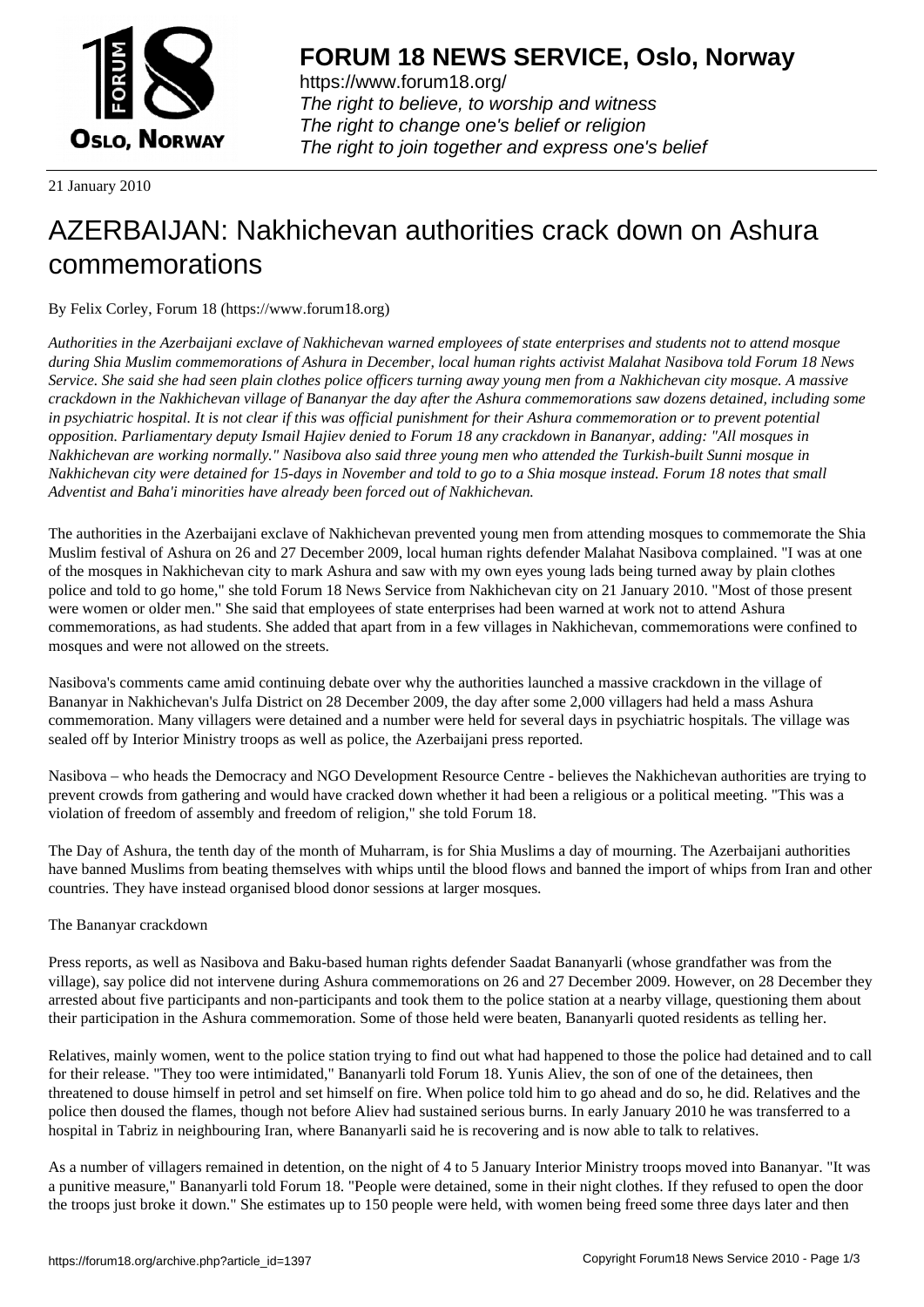Nasibova told Forum 18 that about seven of those detained were held in psychiatric hospital. She added that they were not forcibly treated with any harmful drugs and are all now free. She said it is not the first time the Nakhichevan authorities have detained people in psychiatric hospitals as punishment. "We have a custom not to put people in prison but in psychiatric hospital."

After publicity about the crackdown in the Azerbaijani media in early January and a visit to Baku by representatives of the families, who visited the office of the Organisation for Security and Co-operation in Europe (OSCE) and the Human Rights Ombudsperson's Office, the Interior Ministry troops were withdrawn. However, police control of the village remained tight.

#### Diplomats denied access

Norwegian and American diplomats tried to visit Bananyar on 13 January but, as a statement on the Royal Norwegian Embassy website noted the following day, "a group stopped their vehicle as it entered the village, verbally threatened them and forced them to leave before any contacts with village residents were made". The two embassies called for a full investigation into the incidents in the village.

The heads of the two embassies were summoned to the Foreign Ministry on 15 January, where according to the Turan agency Deputy Foreign Minister Vagif Sadikhov accused their diplomats of violating the Vienna Convention on Diplomatic Relations.

Human rights defender Nasibova said she had heard on 21 January that all but one of the detainees have now been freed.

### What was behind the crackdown?

Bananyar was known for its Islamic devotion even during the Soviet period, Bananyarli told Forum 18. Many natives of the village return there during Ashura to be with their families.

Some speculate that local tensions were as much behind the authorities' desire to crack down as religious issues, pointing out that several opposition Popular Front activists – who appear not to have participated prominently or at all at the Ashura commemoration – were detained. Some believe that the crackdown and detentions were timed for Ashura as this was when many people would be present in the village.

But even those who believe the crackdown was motivated by an official desire to suppress potential political opposition or clan rivals point out that this could make villagers afraid to commemorate Ashura or other religious festivals so prominently in Bananyar in future.

#### Official denials of crackdown and restrictions

Azeri officials denied to Forum 18 that any crackdown had taken place in Bananyar or that Muslims had been pressured or prevented from attending Ashura commemorations in Nakhichevan. "Nothing happened in Bananyar," member of the Azerbaijani parliament from Julfa and member of its human rights committee Ismail Hajiev told Forum 18 from Nakhichevan on 21 January. "Everything is normal there. All mosques in Nakhichevan are working normally." Asked about the mass detentions in Bananyar, he responded: "It's not true. Only journalists said this. A normal person never tells lies."

Forum 18 was unable to reach anyone at the Nakhichevan Interior Ministry on 21 January. The same day, a colleague of Idris Abbasov, head of Nakhichevan's Department for Work with Religious Organisations, said that he was out of the office and that no-one else could answer Forum 18's questions.

The telephone of Ali Alizade, the head of the Nakhichevan Department of Azerbaijan's Foreign Ministry, which is located in the exclave, went unanswered the same day. However, an official of the Political Department there, who asked that his name not be given, insisted to Forum 18 that "no-one was arrested because of Ashura". He said an investigation is still underway, but believed the problems were caused by an individual "who had personal problems". The official said foreign diplomats visiting Nakhichevan "are hosted well" and said he did not know what had happened to the Norwegian and US diplomats.

Equally insistent that "nothing happened" in Bananyar is Mirjafar Seidov, Nakhichevan's Chief Mufti since late 2009. "Diplomats and journalists say a lot," he told Forum 18 from Nakhichevan city on 21 January. "Nakhichevan is a good place. The government is very good." He then put the phone down before Forum 18 could ask why the authorities also restricted access to Ashura commemorations elsewhere in the exclave.

## The Nakhichevan exception

Nakhichevan - an exclave wedged between Armenia, Iran and Turkey - is an Autonomous Republic of Azerbaijan. However, it often appears to operate as an independent entity not subject to control from the government in the Azerbaijani capital Baku even though